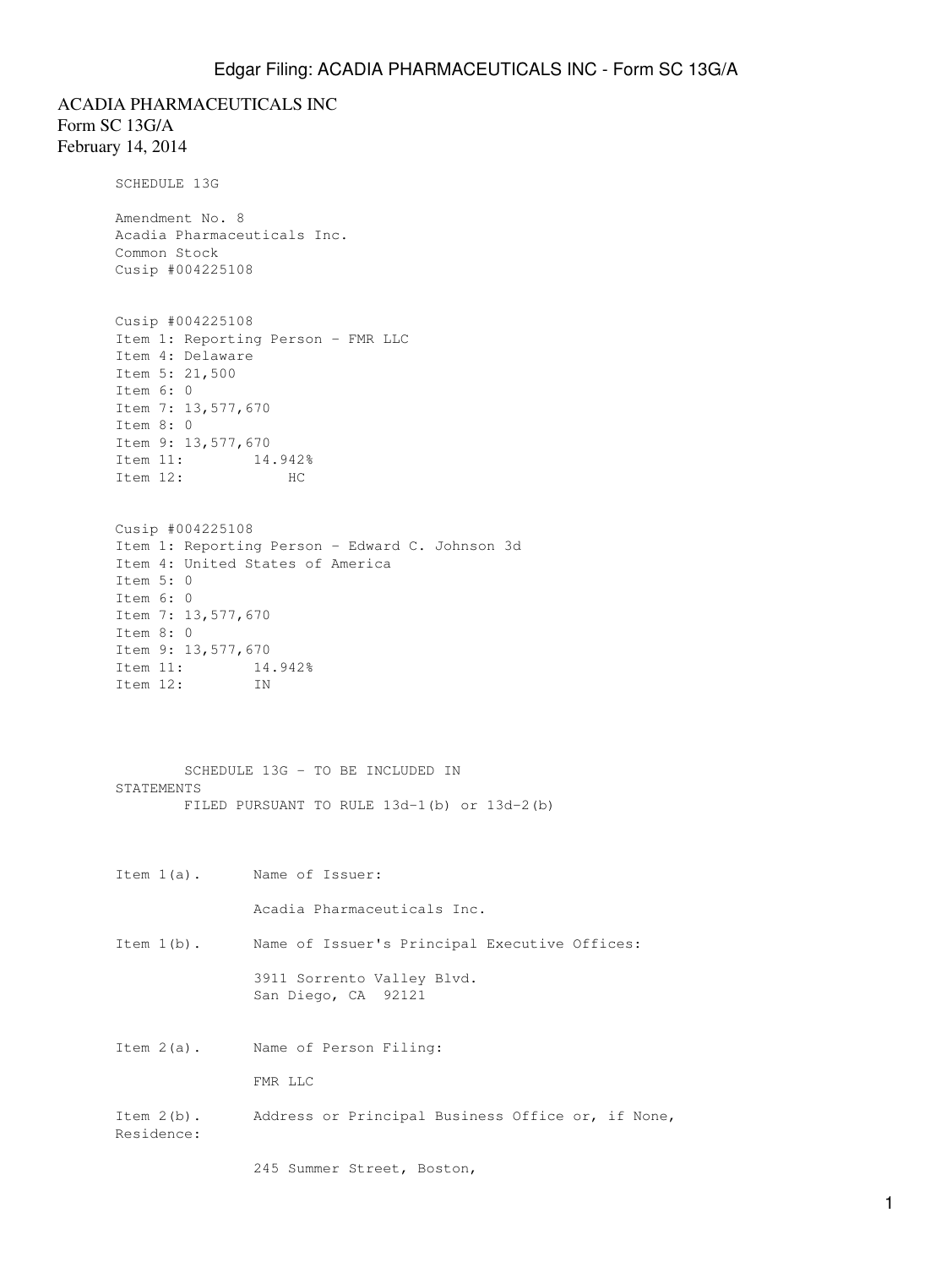## Edgar Filing: ACADIA PHARMACEUTICALS INC - Form SC 13G/A

Massachusetts 02210

Item 2(c). Citizenship:

Not applicable

Item 2(d). Title of Class of Securities:

Common Stock

Item 2(e). CUSIP Number:

004225108

Item 3. This statement is filed pursuant to Rule 13d-1(b) or 13d-2(b) and the person filing, FMR LLC, is a parent holding company in accordance with Section 240.13d-1(b)(ii)(G). (Note: See Item 7).

Item 4. Ownership

 (a) Amount Beneficially Owned: 13,577,670 (b) Percent of Class: 14.942% (c) Number of shares as to which such person has:

 (i) sole power to vote or to direct the vote: 21,500

 (ii) shared power to vote or to direct the vote: 0

 (iii) sole power to dispose or to direct the disposition of: 13,577,670

 (iv) shared power to dispose or to direct the disposition of: 0

Item 5. Ownership of Five Percent or Less of a Class.

Not applicable.

Item 6. Ownership of More than Five Percent on Behalf of Another Person.

 Various persons have the right to receive or the power to direct the receipt of dividends from, or the proceeds from the sale of, the Common Stock of Acadia Pharmaceuticals Inc.. The interest of one person, Fidelity Growth Company Fund, an investment company registered under the Investment Company Act of 1940, in the Common Stock of Acadia Pharmaceuticals Inc., amounted to 5,419,049 shares or 5.964% of the total outstanding Common Stock at December 31, 2013.

Item 7. Identification and Classification of the Subsidiary Which Acquired the Security Being Reported on By the Parent Holding Company.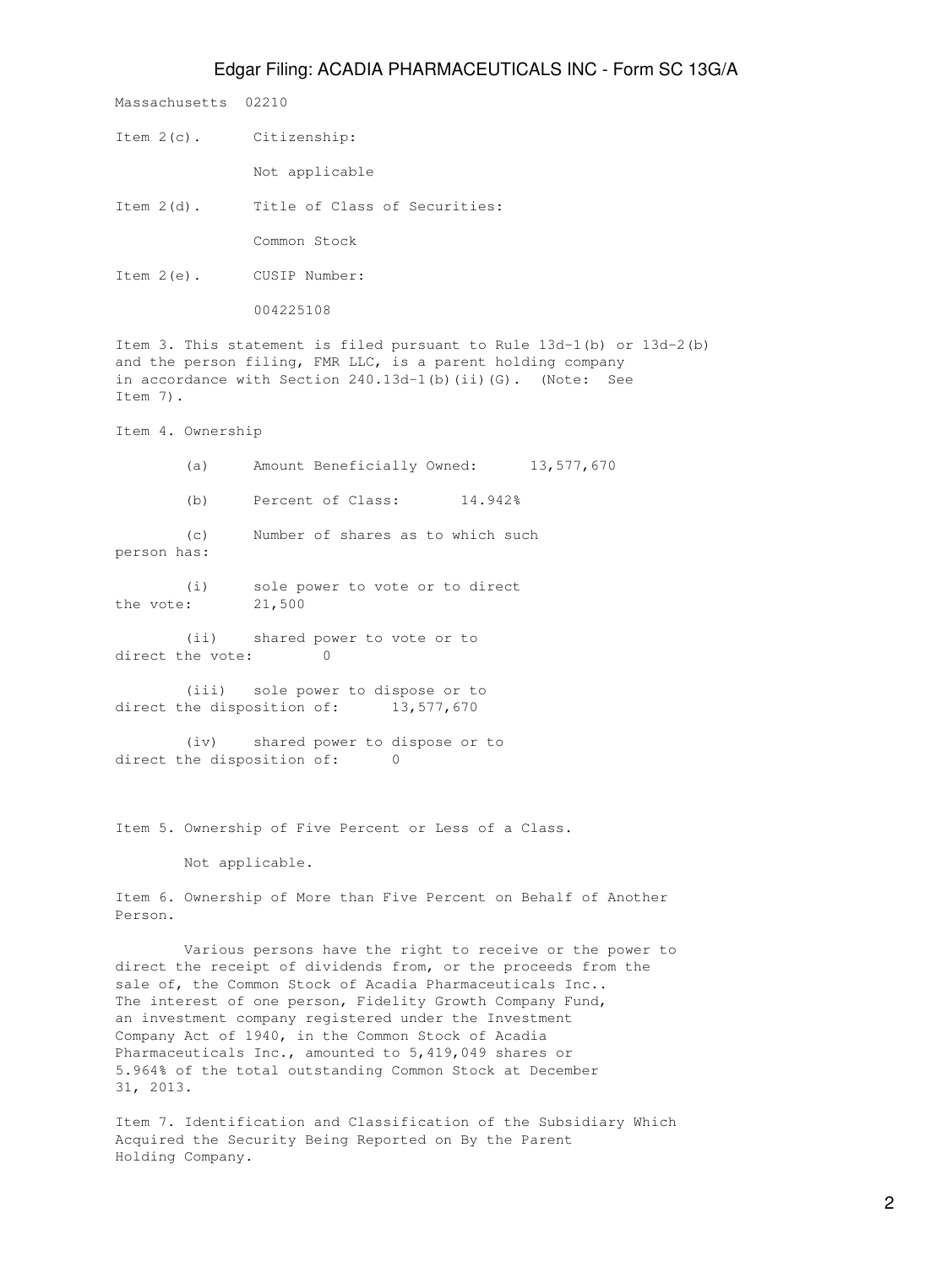## Edgar Filing: ACADIA PHARMACEUTICALS INC - Form SC 13G/A

See attached Exhibit A.

Item 8. Identification and Classification of Members of the Group.

Not applicable. See attached Exhibit A.

Item 9. Notice of Dissolution of Group.

Not applicable.

Item 10. Certification.

 By signing below I certify that, to the best of my knowledge and belief, the securities referred to above were acquired in the ordinary course of business and were not acquired for the purpose of and do not have the effect of changing or influencing the control of the issuer of such securities and were not acquired in connection with or as a participant in any transaction having such purpose or effect.

Signature

 After reasonable inquiry and to the best of my knowledge and belief, I certify that the information set forth in this statement is true, complete and correct.

February 13, 2014 Date

 /s/ Scott C. Goebel Signature

Scott C. Goebel Duly authorized under Power of Attorney effective as of June 1, 2008 by and on behalf of FMR LLC and its direct and indirect subsidiaries

 SCHEDULE 13G - TO BE INCLUDED IN STATEMENTS FILED PURSUANT TO RULE 13d-1(b) or 13d-2(b)

 Pursuant to the instructions in Item 7 of Schedule 13G, Fidelity Management & Research Company ("Fidelity"), 245 Summer Street, Boston, Massachusetts 02210, a whollyowned subsidiary of FMR LLC and an investment adviser registered under Section 203 of the Investment Advisers Act of 1940, is the beneficial owner of 8,970,621 shares or 9.872% of the Common Stock outstanding of Acadia Pharmaceuticals Inc. ("the Company") as a result of acting as investment adviser to various investment companies registered under Section 8 of the Investment Company Act of 1940. The number of shares of Common Stock of Acadia Pharmaceuticals Inc. owned by the investment companies at December 31, 2013 included 3,789,609 shares of Common Stock resulting from the assumed conversion of 3,789,609 shares of ACADIA PHARMA INC PIPE (1 shares of Common Stock for each share of Convertible Preferred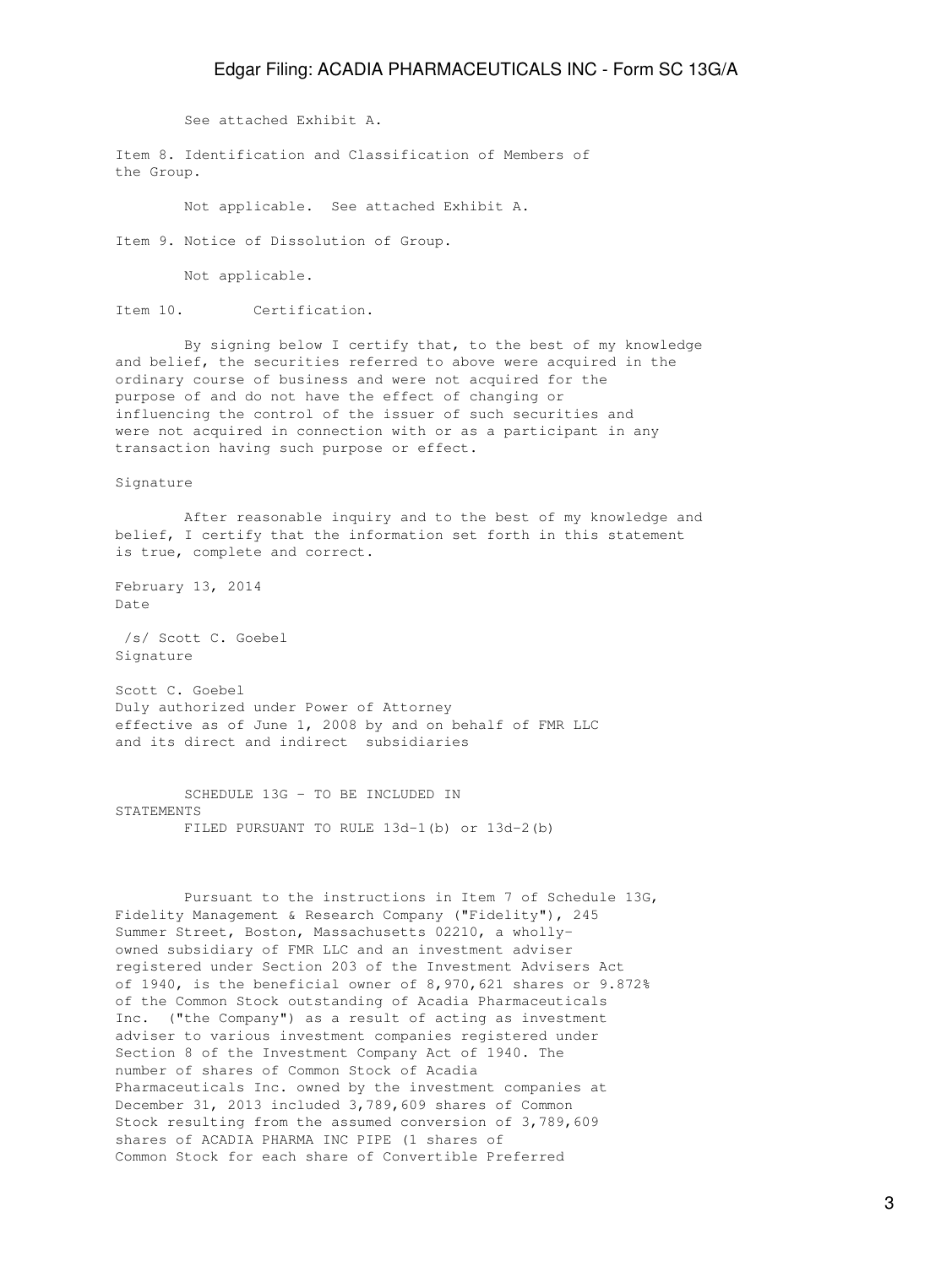Stock).

 Edward C. Johnson 3d and FMR LLC, through its control of Fidelity, and the funds each has sole power to dispose of the 8,970,621 shares owned by the Funds.

 Fidelity SelectCo, LLC ("SelectCo"), 1225 17th Street, Suite 1100, Denver, Colorado 80202, a wholly-owned subsidiary of FMR LLC and an investment adviser registered under Section 203 of the Investment Advisers Act of 1940, is the beneficial owner of 4,585,549 shares or 5.046% of the Common Stock outstanding of Acadia Pharmaceuticals Inc. ("the Company") as a result of acting as investment adviser to various investment companies registered under Section 8 of the Investment Company Act of 1940 (the "SelectCo Funds").

 Edward C. Johnson 3d and FMR LLC, through its control of SelectCo, and the SelectCo Funds each has sole power to dispose of the 4,585,549 owned by the SelectCo Funds.

 The ownership of one investment company, Fidelity Growth Company Fund, amounted to 5,419,049 shares or 5.964% of the Common Stock outstanding. Fidelity Growth Company Fund has its principal business office at 245 Summer Street, Boston, Massachusetts 02210.

 Members of the family of Edward C. Johnson 3d, Chairman of FMR LLC, are the predominant owners, directly or through trusts, of Series B voting common shares of FMR LLC, representing 49% of the voting power of FMR LLC. The Johnson family group and all other Series B shareholders have entered into a shareholders' voting agreement under which all Series B voting common shares will be voted in accordance with the majority vote of Series B voting common shares. Accordingly, through their ownership of voting common shares and the execution of the shareholders' voting agreement, members of the Johnson family may be deemed, under the Investment Company Act of 1940, to form a controlling group with respect to FMR LLC.

 Neither FMR LLC nor Edward C. Johnson 3d, Chairman of FMR LLC, has the sole power to vote or direct the voting of the shares owned directly by the Fidelity Funds, which power resides with the Funds' Boards of Trustees. Fidelity carries out the voting of the shares under written guidelines established by the Funds' Boards of Trustees.

 Pyramis Global Advisors Trust Company ("PGATC"), 900 Salem Street, Smithfield, Rhode Island, 02917, an indirect wholly-owned subsidiary of FMR LLC and a bank as defined in Section 3(a)(6) of the Securities Exchange Act of 1934, is the beneficial owner of 21,500 shares or 0.024% of the outstanding Common Stock of the Acadia Pharmaceuticals Inc. as a result of its serving as investment manager of institutional accounts owning such shares.

 Edward C. Johnson 3d and FMR LLC, through its control of Pyramis Global Advisors Trust Company, each has sole dispositive power over 21,500 shares and sole power to vote or to direct the voting of 21,500 shares of Common Stock owned by the institutional accounts managed by PGATC as